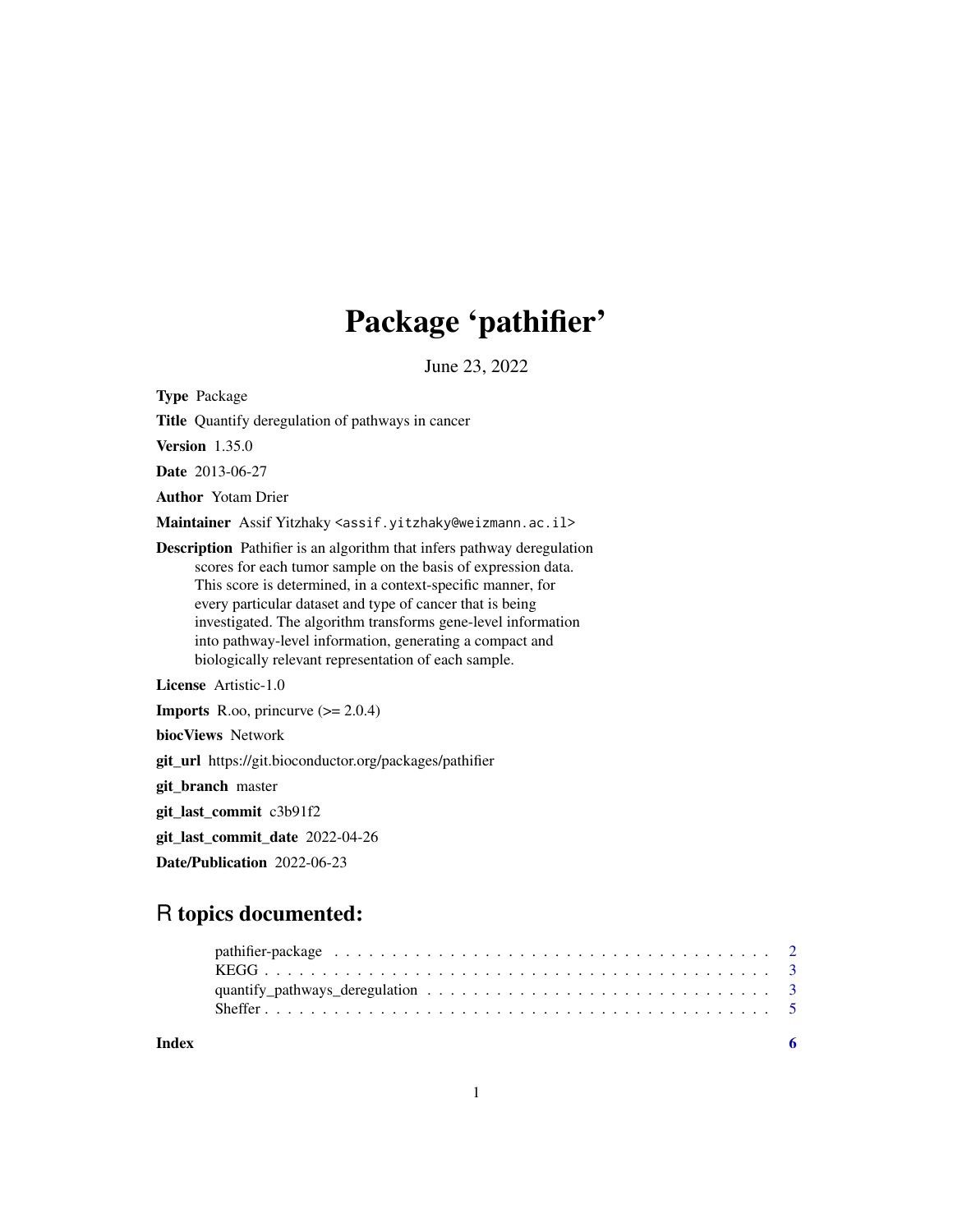<span id="page-1-0"></span>

### Description

Pathifier is an algorithm that infers pathway deregulation scores for each tumor sample on the basis of expression data. This score is determined, in a context-specific manner, for every particular dataset and type of cancer that is being investigated. The algorithm transforms gene-level information into pathway-level information, generating a compact and biologically relevant representation of each sample.

## Details

| Package: | pathifier    |
|----------|--------------|
| Type:    | Package      |
| Version: | 1.0          |
| Date:    | 2013-03-15   |
| License: | Artistic-1.0 |

## Author(s)

Yotam Drier <drier.yotam@mgh.harvard.edu> Maintainer: Assif Yitzhaky <assif.yitzhaky@weizmann.ac.il>

## References

Drier Y, Sheffer M, Domany E. Pathway-based personalized analysis of cancer. *Proceedings of the National Academy of Sciences*, 2013, vol. 110(16) pp:6388-6393. (www.pnas.org/cgi/doi/10.1073/pnas.1219651110)

See more information on : http://www.weizmann.ac.il/pathifier/

## Examples

```
data(KEGG) # Two pathways of the KEGG database
data(Sheffer) # The colorectal data of Sheffer et al.
PDS<-quantify_pathways_deregulation(sheffer$data, sheffer$allgenes,
 kegg$gs, kegg$pathwaynames, sheffer$normals, attempts = 100,
 logfile="sheffer.kegg.log", min_exp=sheffer$minexp, min_std=sheffer$minstd)
```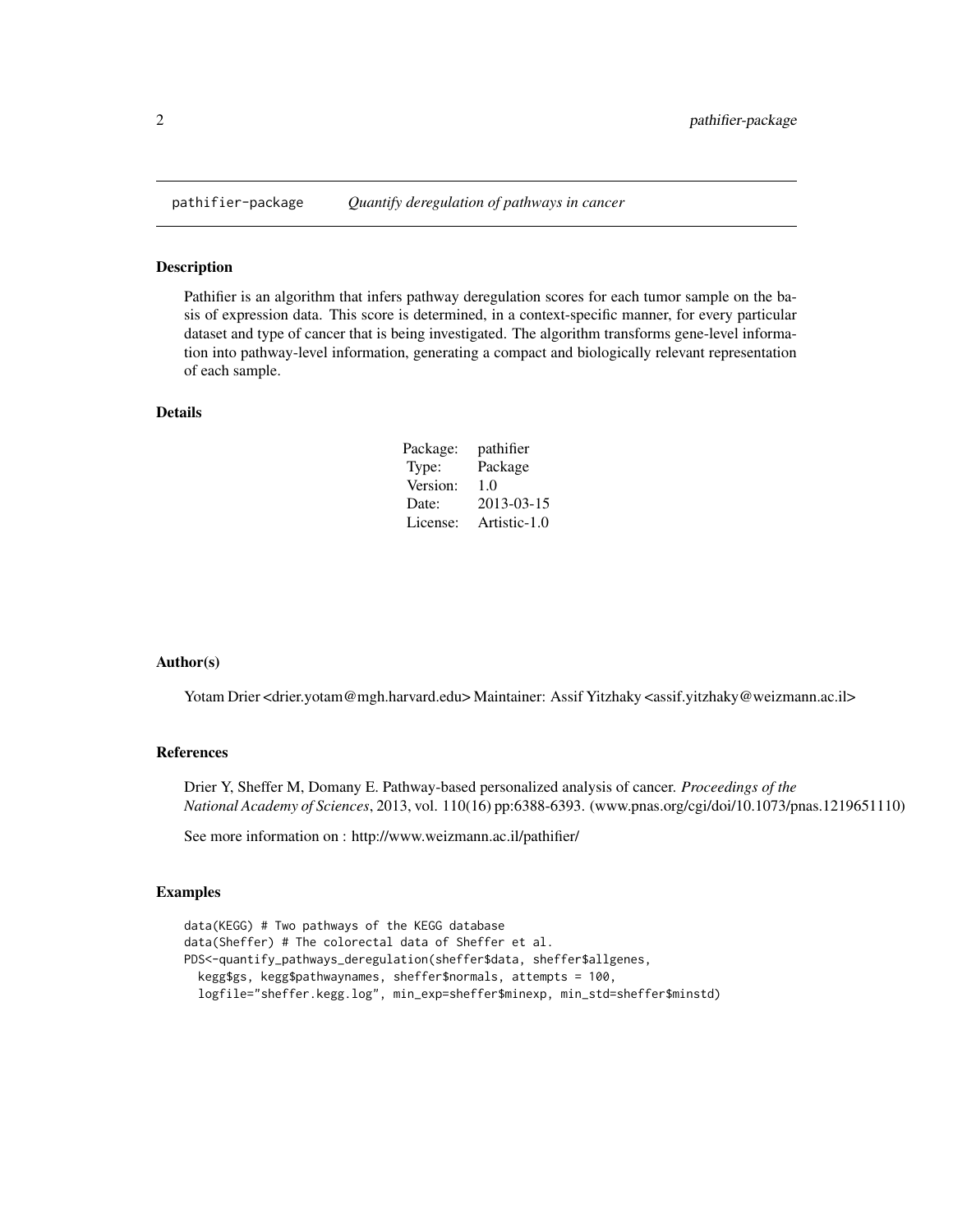<span id="page-2-0"></span>

## Description

Two pathways (MISMATCH REPAIR and REGULATION OF AUTOPHAGY) of the KEGG database

## Usage

data(KEGG)

## Format

pathwaynames The names of the pathways

gs The list of genes (by official gene symbol) in each pathway

## Source

Kanehisa M, Goto S, Sato Y, Furumichi M and Tanabe M. KEGG for integration and interpretation of large-scale molecular datasets. *Nucleic Acids Res*, 2012, Vol 40(Database issue):D109-D114.

## Examples

data(KEGG)

quantify\_pathways\_deregulation *Quantify deregulation of pathways in cancer*

## Description

Pathifier is an algorithm that infers pathway deregulation scores for each tumor sample on the basis of expression data. This score is determined, in a context-specific manner, for every particular dataset and type of cancer that is being investigated. The algorithm transforms gene-level information into pathway-level information, generating a compact and biologically relevant representation of each sample.

## Usage

```
quantify_pathways_deregulation(data, allgenes, syms, pathwaynames, normals = NULL,
ranks = NULL, attempts = 100, maximize_stability = TRUE, logfile = "", samplings = NULL,
min\_exp = 4, min\_std = 0.4)
```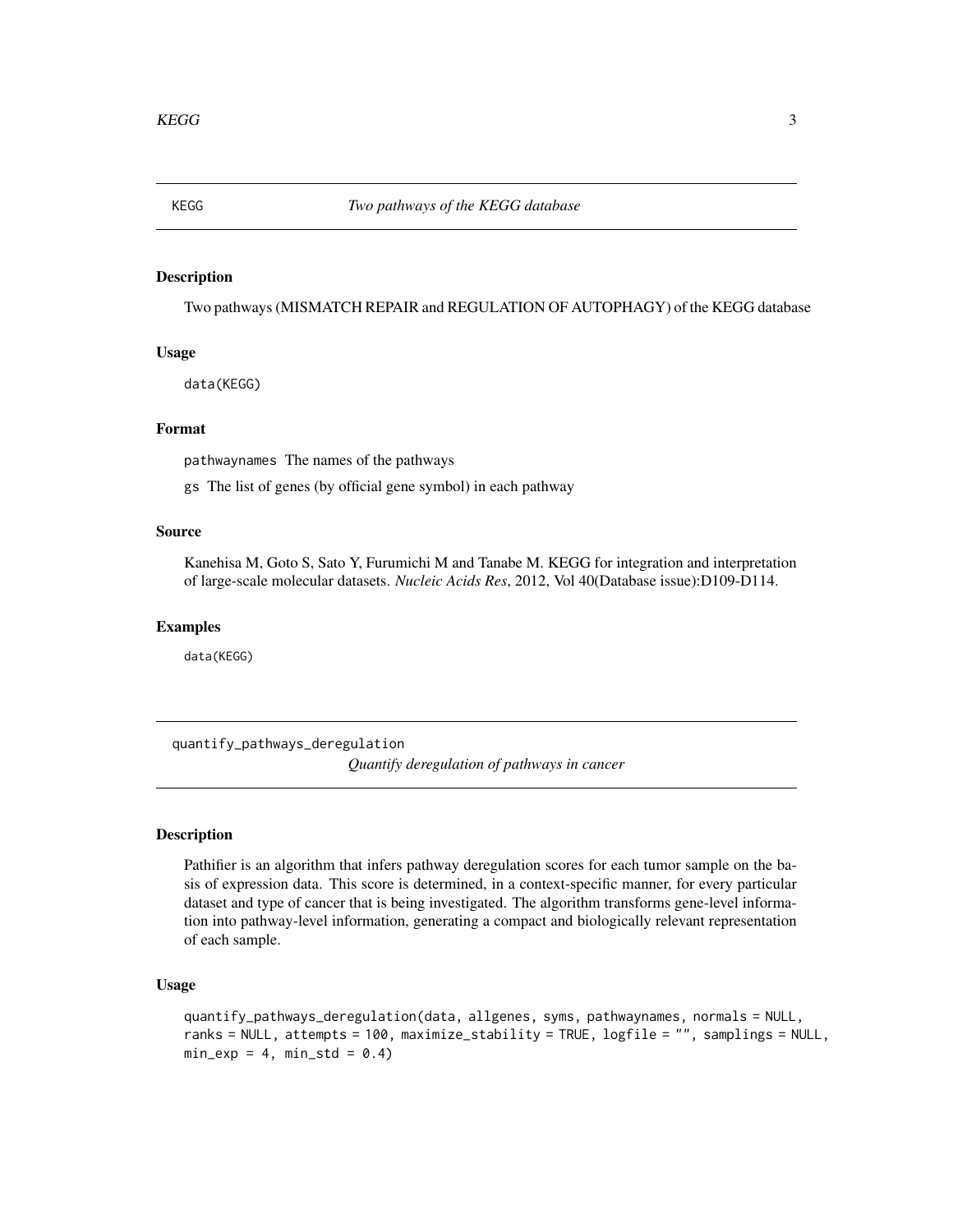## Arguments

| data               | The n x m mRNA expression matrix, where n is the number of genes and m the<br>number of samples.                                                                                                                          |  |  |  |
|--------------------|---------------------------------------------------------------------------------------------------------------------------------------------------------------------------------------------------------------------------|--|--|--|
| allgenes           | A list of n identifiers of genes.                                                                                                                                                                                         |  |  |  |
| syms               | A list of p pathways, each pathway is a list of the genes it contains (as appear in<br>"allgenes").                                                                                                                       |  |  |  |
| pathwaynames       | The names of the p pathways.                                                                                                                                                                                              |  |  |  |
| normals            | A list of m logicals, true if a normal sample, false if tumor.                                                                                                                                                            |  |  |  |
| ranks              | External knowledge on the ranking of the m samples, if exists (to use initial<br>guess)                                                                                                                                   |  |  |  |
| attempts           | Number of runs to determine stability.                                                                                                                                                                                    |  |  |  |
| maximize_stability |                                                                                                                                                                                                                           |  |  |  |
|                    | If true, throw away components leading to low stability of sampling noise.                                                                                                                                                |  |  |  |
| logfile            | Name of the file the log should be written to (use stdout if empty).                                                                                                                                                      |  |  |  |
| samplings          | A matrix specifying the samples that should be chosen in each sampling attempt,<br>chooses a random matrix if samplings is NULL.                                                                                          |  |  |  |
| min_exp            | The minimal expression considered as a real signal. Any values below are<br>thresholded to be min_exp.                                                                                                                    |  |  |  |
| $min\_std$         | The minimal allowed standard deviation of each gene. Genes with lower stan-<br>dard deviation are divided by min_std instead of their actual standard deviation.<br>(Recommended: set min_std to be the technical noise). |  |  |  |

## Value

| scores         | The deregulation scores, the main output of pathifier                          |
|----------------|--------------------------------------------------------------------------------|
| genesinpathway | The genes of each pathway used to devise its dregulation score                 |
| newmeanstd     | Average standart devaition after omitting noisy components                     |
| origmeanstd    | Originial average standart devaition, before omitting noisy components         |
| pathwaysize    | The number of components used to devise the pathway score                      |
| curves         | The prinicipal curve learned for every pathway                                 |
| curves_order   | The order of the points of the prinicipal curve learned for every pathway      |
| z              | Z-scores of the expression matrix used to learn prinicpal curve                |
| compin         | The components not omitted due to noise                                        |
| $x$ m          | The average expression over all normal samples                                 |
| <b>XS</b>      | The standart devation of expression over all normal samples                    |
| center         | The centering used by the PCA                                                  |
| rot            | The matrix of variable loadings of the PCA                                     |
| pctaken        | The number of principal components used                                        |
| samplings      | A matrix specifying the samples that should be chosen in each sampling attempt |
| sucess         | Pathways for which a deregulation score was sucessfully computed               |
| logfile        | Name of the file the log was written to                                        |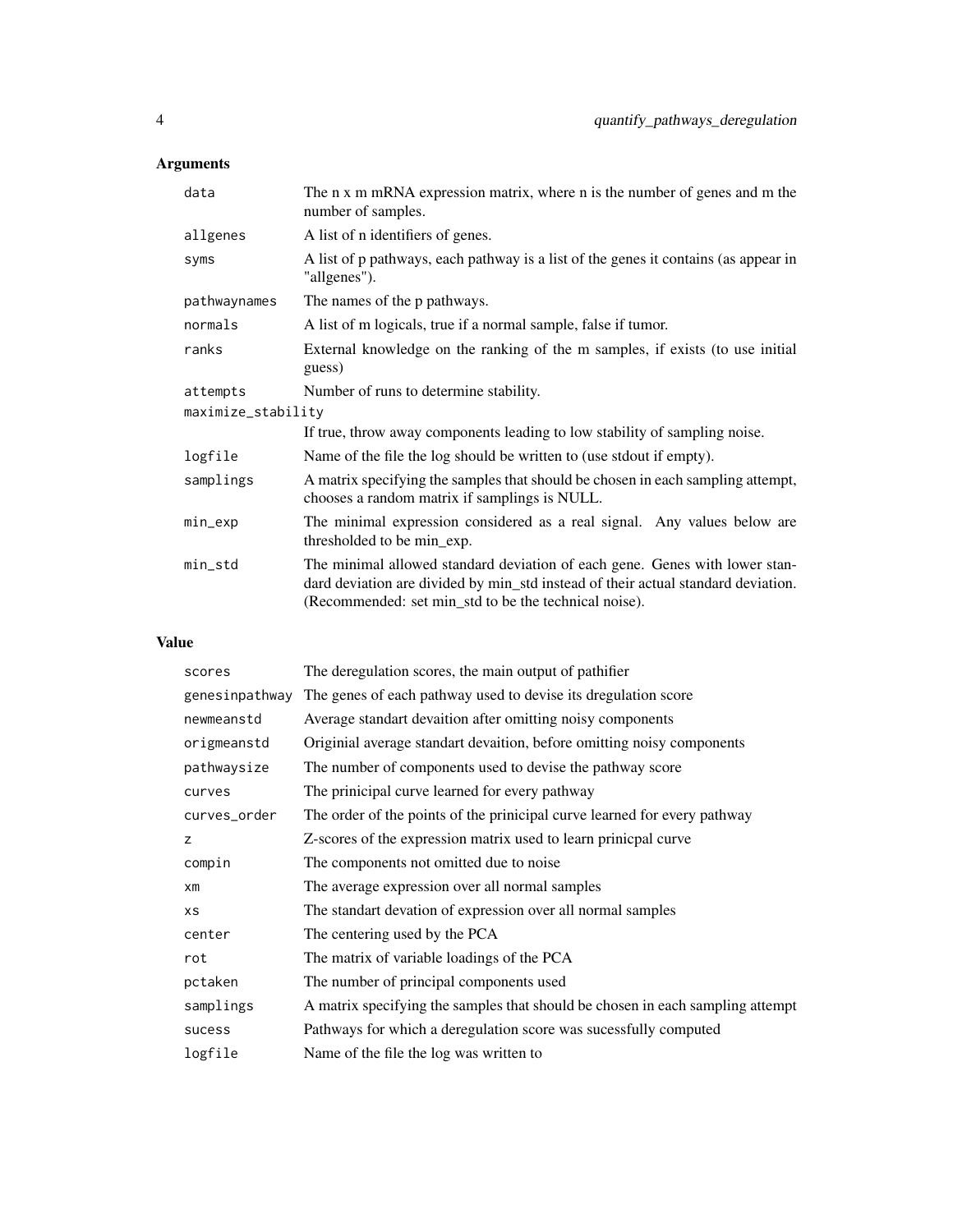### <span id="page-4-0"></span>Sheffer 5

## Author(s)

Yotam Drier <drier.yotam@mgh.harvard.edu> Maintainer: Assif Yitzhaky <assif.yitzhaky@weizmann.ac.il>

#### References

Drier Y, Sheffer M, Domany E. Pathway-based personalized analysis of cancer. *Proceedings of the National Academy of Sciences*, 2013, vol. 110(16) pp:6388-6393. (www.pnas.org/cgi/doi/10.1073/pnas.1219651110)

See more information on : http://www.weizmann.ac.il/pathifier/

## Examples

```
data(KEGG) # Two pathways of the KEGG database
data(Sheffer) # The colorectal data of Sheffer et al.
PDS<-quantify_pathways_deregulation(sheffer$data, sheffer$allgenes,
 kegg$gs, kegg$pathwaynames, sheffer$normals, attempts = 100,
 logfile="sheffer.kegg.log", min_exp=sheffer$minexp, min_std=sheffer$minstd)
```
Sheffer *Sheffer et al. colorectal dataset*

## Description

Partial data from Sheffer et al. paper

## Usage

data(Sheffer)

## Format

data the expression data

samples sample names

normals which of the samples is a normal sample

minstd minimal standart deviation allowed

minexp minimal value of experssion allowed

allgenes the list of genes (by official gene symbol)

## Source

Sheffer et.\ al. Association of survival and disease progression with chromosomal instability: A genomic exploration of colorectal cancer. *PNAS*, 2009, Vol 106(17) pp: 7131-7136.

### Examples

data(Sheffer)